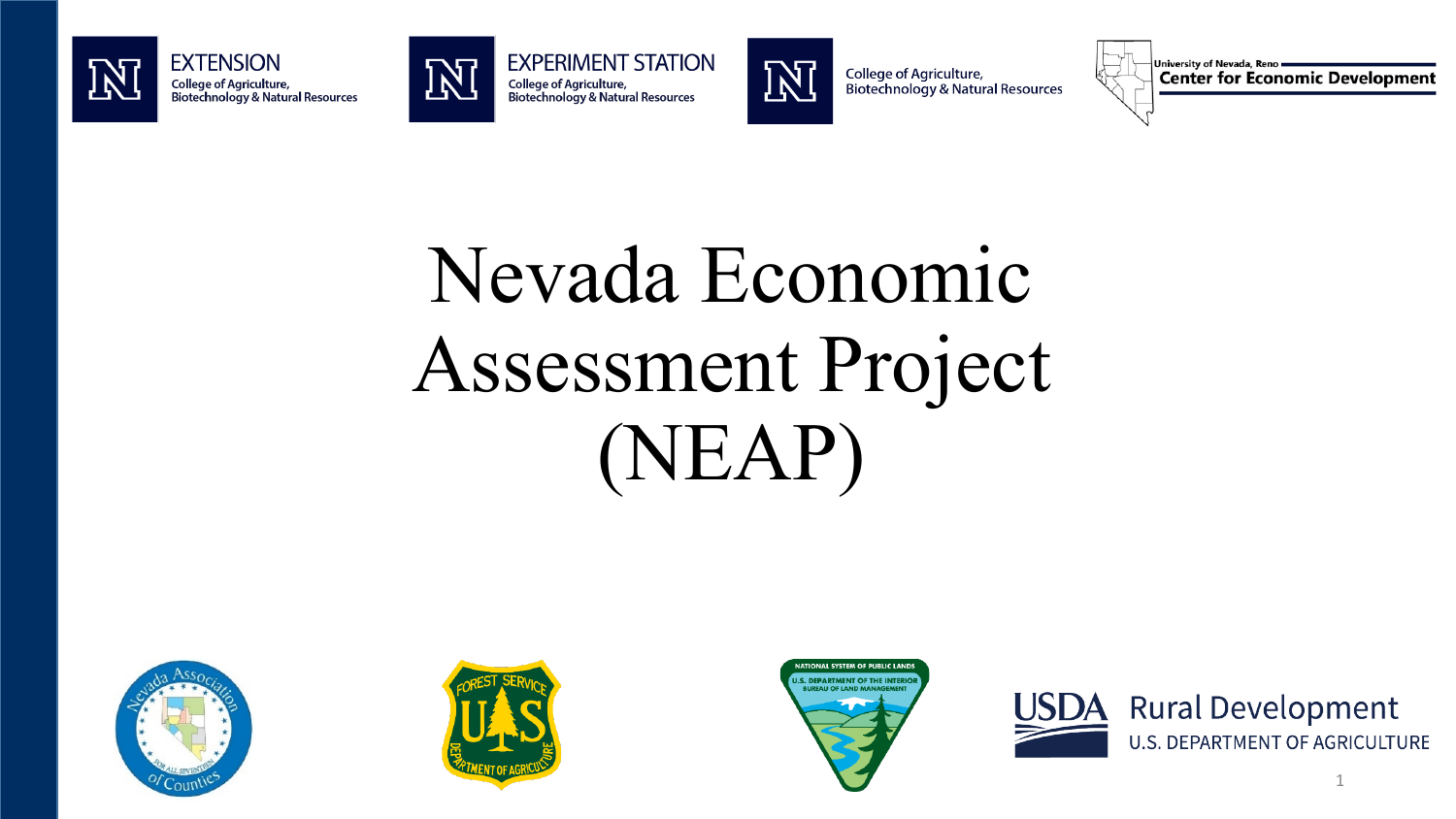#### What is NEAP?

- 1. Process to develop and maintain an extensive **data repository** and set of **analytical methods** that are meaningful, consistent and verifiable.
- 2. Use data and analytical tools to **engage** and **educate** agencies and communities and assist with planning and policy analysis.
- **3. Partner** with entities **across the state** to gather primary data and survey and perform economic studies and analyses.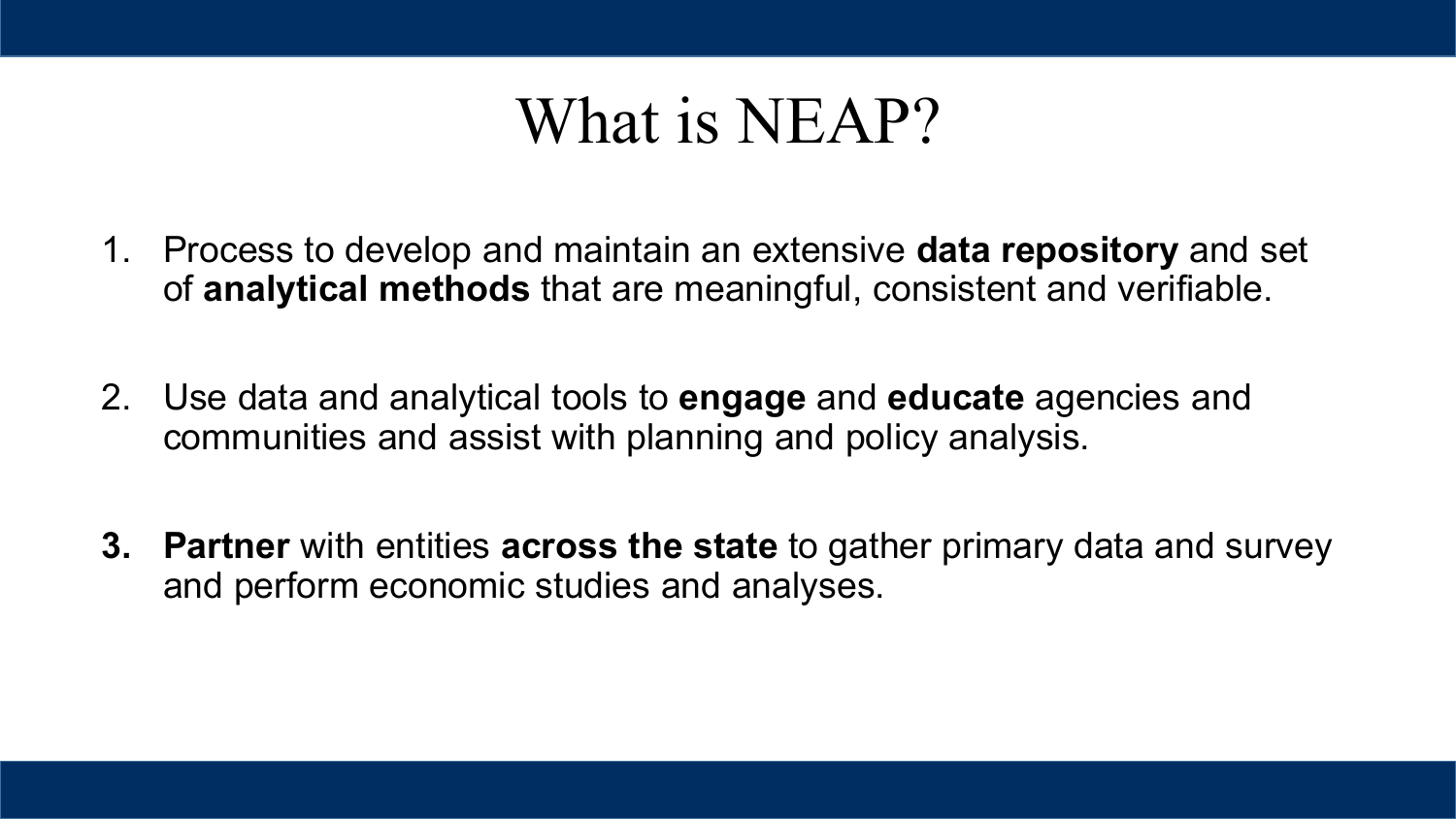### Data Repository



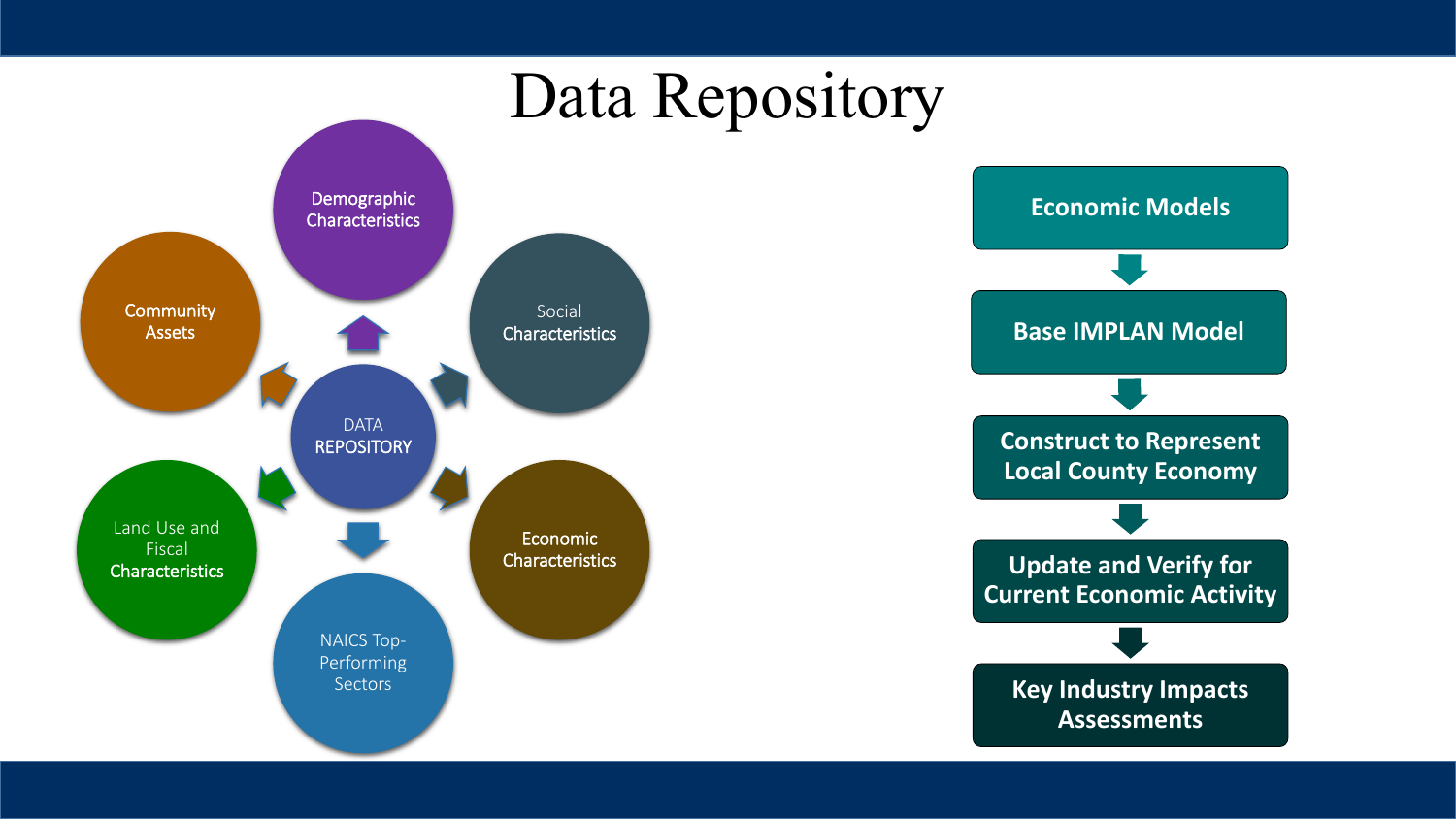## Engage and Educate

| <b>Initiate</b>                                                                    | Community<br>Engagement                                                                                                                                 | <b>Outcomes/Products</b>                                                                                                                            |
|------------------------------------------------------------------------------------|---------------------------------------------------------------------------------------------------------------------------------------------------------|-----------------------------------------------------------------------------------------------------------------------------------------------------|
| <b>Presentation to</b><br>commissioners<br>Data collection<br>Prepare draft report | Draft reports to<br>commissioners and<br>community<br><b>Gather feedback</b><br>Community asset mapping<br>process<br>Compile feedback/revise<br>report | Socioeconomic Baseline<br>Report<br>Community Inventory of<br><b>Assets</b><br>Economic Impact<br>Assessment<br><b>Community Values</b><br>Surveyed |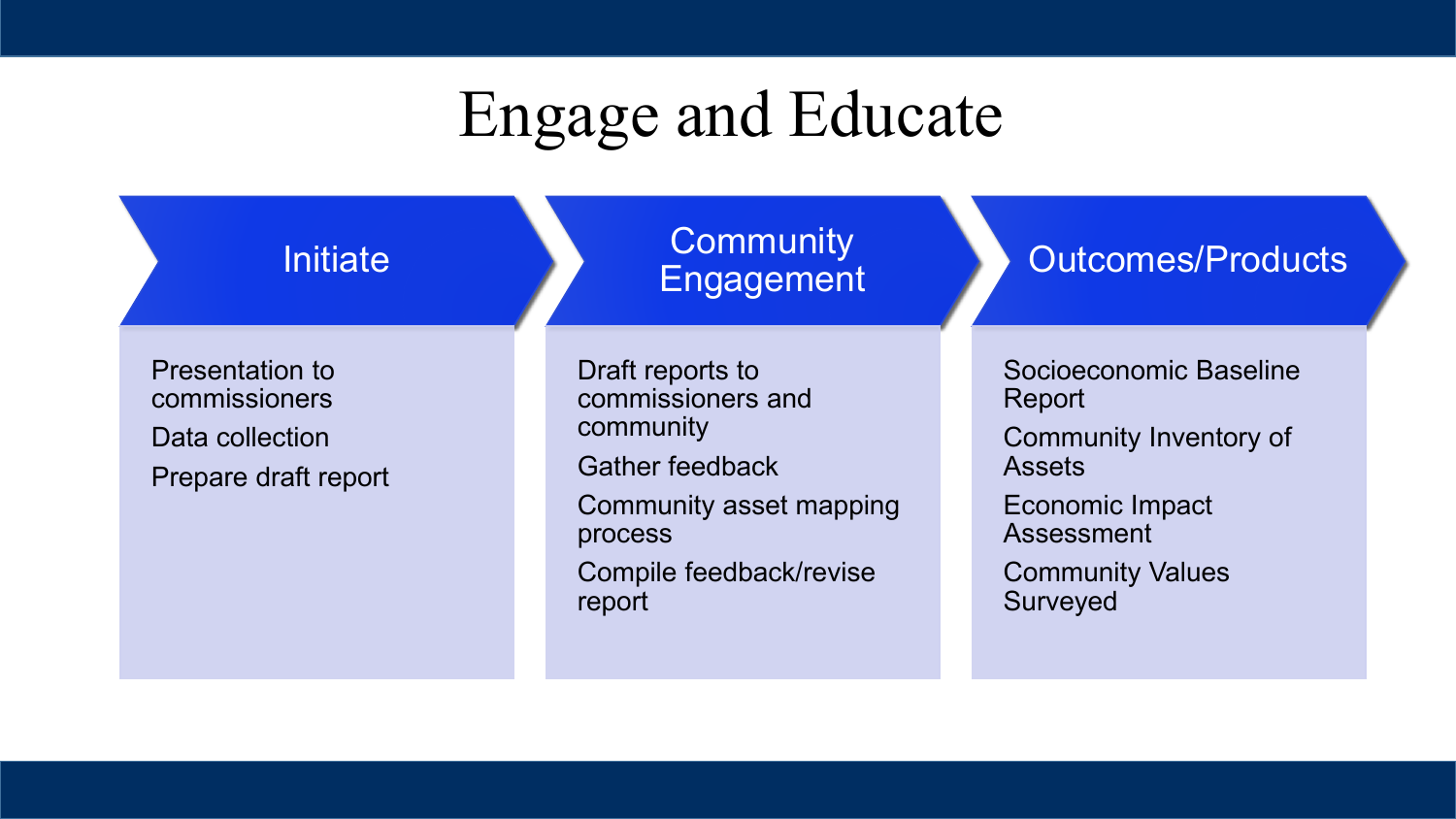

### Partner Across the State



#### **Better Data Guides Better Decision-Making**

NEAP has partnered with agencies across the state to help create a quantitative backing to use for decision making.





**THACKER PASS PROJECT** NEVADA, USA

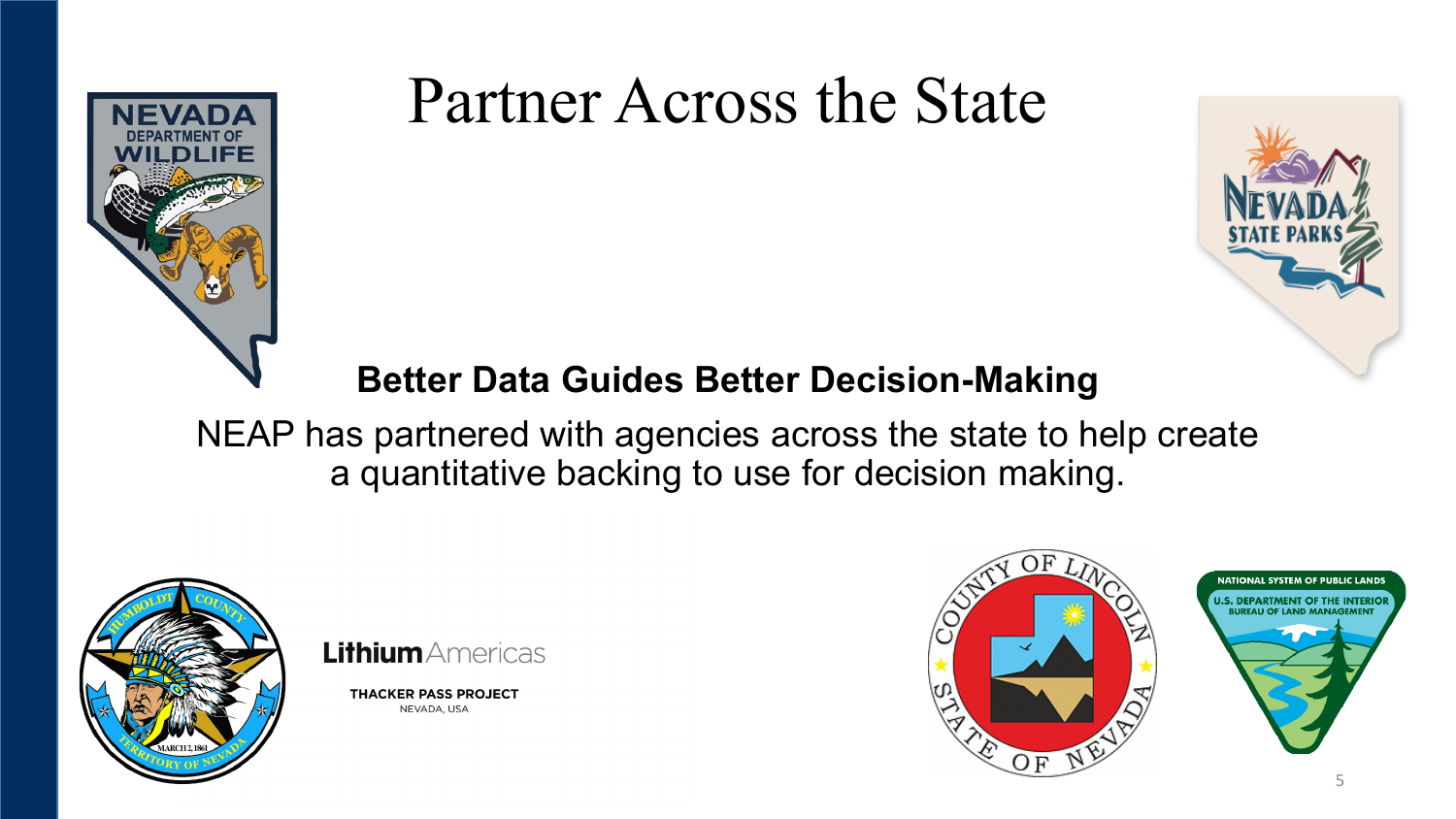#### Questions & Comments

#### NEAP Web Page: [www.extension.unr.edu/NEAP](http://www.extension.unr.edu/NEAP)

Contact: Buddy Borden [bordenb@unr.edu](mailto:bordenb@unr.edu) Joe Lednicky [lednicky@unr.edu](mailto:lednicky@unr.edu) Tom Harris [harris@unr.edu](mailto:harris@unr.edu)